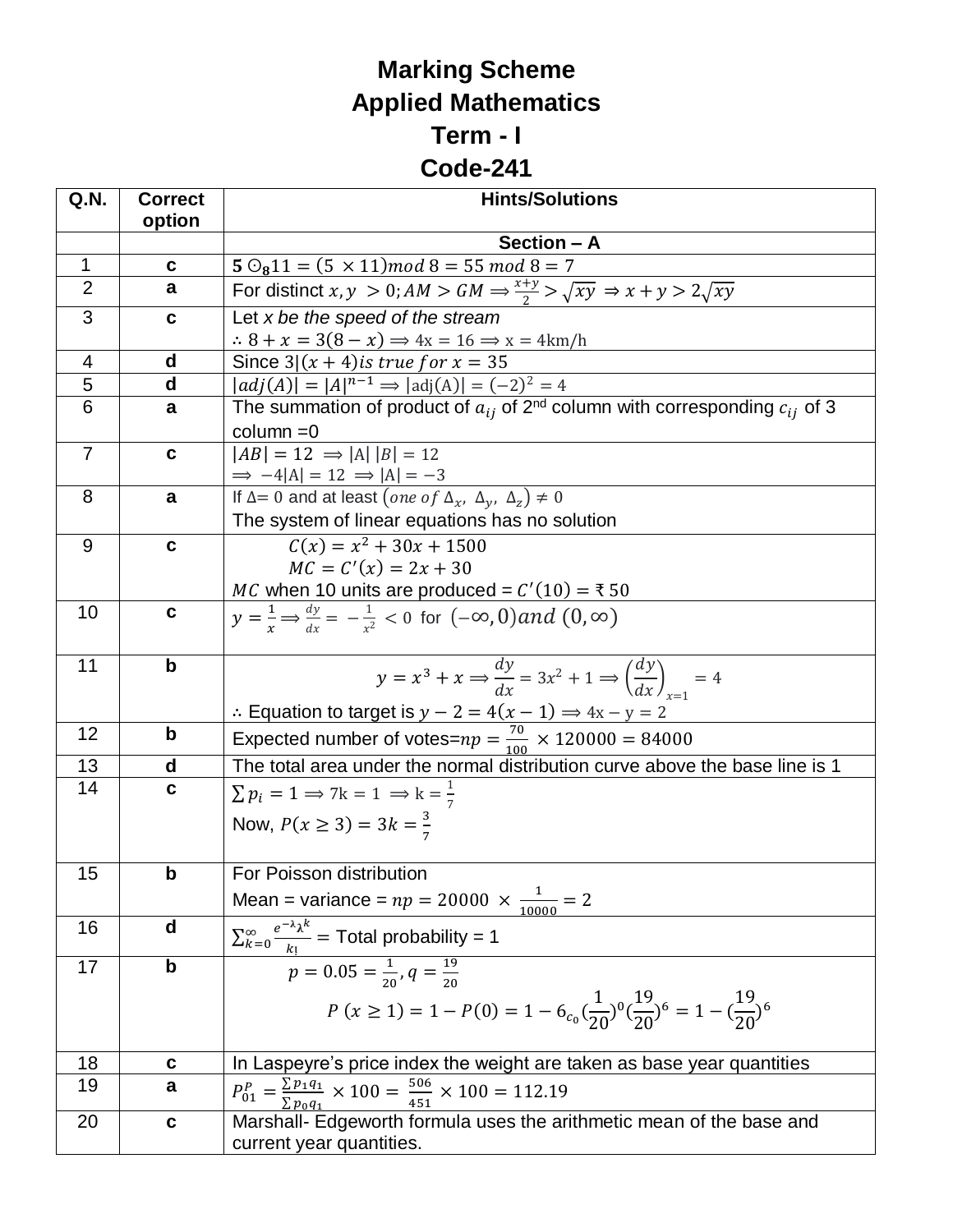|    |             | Section-B                                                                                                                                                                                                                |
|----|-------------|--------------------------------------------------------------------------------------------------------------------------------------------------------------------------------------------------------------------------|
| 21 | C           | Since Vijay is faster by 4 secs.                                                                                                                                                                                         |
|    |             | : he beats Samuel by $=\frac{100}{16} \times 4 = 25$ meters                                                                                                                                                              |
| 22 | $\mathbf b$ | $\because$ 876 (mod24) = 12                                                                                                                                                                                              |
|    |             | ∴ 8.40 PM will change to 8.40 AM after 12 hours, further after 30 minutes the time                                                                                                                                       |
|    |             | will be 9.10 AM                                                                                                                                                                                                          |
| 23 | $\mathbf b$ | Let total capital be = x & let C's contribution = y, B's contribution = $\frac{x}{3}$ , A's                                                                                                                              |
|    |             | Contribution = $\frac{x}{3}$ + y.                                                                                                                                                                                        |
|    |             | Now (A+B+C)'s contribution = $x \Rightarrow x = 6y$                                                                                                                                                                      |
|    |             | hence their contribtions are $2y + y$ : $2y$ : $y$ i.e., in the ratio 3: 2: 1                                                                                                                                            |
| 24 | d           | The relation R <sub>m</sub> defined as $a \equiv b \pmod{m}$ is reflexive, symmetric and transitive<br>$\therefore$ R <sub>m</sub> is an equivalent relation                                                             |
| 25 | $\mathbf b$ | Time ratio = $2:3:4$                                                                                                                                                                                                     |
|    |             | Profit sharing ratio = $6: 7: 8$                                                                                                                                                                                         |
|    |             | Investment ratio = $\frac{6}{3}$ : $\frac{7}{3}$ : $\frac{8}{4}$ $\left(\frac{Profit}{Time}\right)$                                                                                                                      |
|    |             | $= 9:7:6$                                                                                                                                                                                                                |
| 26 | $\mathbf c$ | $\overline{2a + b + c - 3d} = b + c$ (: a = d = 0)                                                                                                                                                                       |
|    |             | $= b + (-b)( : c = -b)$                                                                                                                                                                                                  |
|    |             | $= 0$                                                                                                                                                                                                                    |
| 27 | d           | : $1 - a_{11}$ , $1 - a_{22} > 0$ and $ I - A  > 0$ and it                                                                                                                                                               |
|    |             | is true only for $\begin{pmatrix} 0.3 & 0.2 \\ 0.1 & 0.5 \end{pmatrix}$                                                                                                                                                  |
|    |             |                                                                                                                                                                                                                          |
| 28 | $\mathbf c$ | $y =  x $ has a sharp point at $x = 0$                                                                                                                                                                                   |
| 29 | a           | $y =  x $ is continuous but not differentiable at $x = 0$<br>$\frac{dy}{dx} = \frac{dy/dt}{dx/dt} = \frac{2a}{2at} = \frac{1}{t} \Rightarrow \frac{d^2y}{dx^2} = -\frac{1}{t^2} \times \frac{dt}{dx} = -\frac{1}{2at^3}$ |
| 30 | $\mathbf c$ | $TC = VC + FC = x^2 + 2x + 10000$                                                                                                                                                                                        |
|    |             | AC= $x + 2 + \frac{10000}{x}$                                                                                                                                                                                            |
|    |             | $\frac{d(AC)}{dx} = 1 - \frac{10000}{x^2} = 0 \Rightarrow x = 100$                                                                                                                                                       |
| 31 | a           | Prize $(x_i)$<br>$x_i p_i$<br>$p_i$                                                                                                                                                                                      |
|    |             | 500000<br>50                                                                                                                                                                                                             |
|    |             | 10000<br>9999<br>$\mathbf 0$<br>0                                                                                                                                                                                        |
|    |             | 10000                                                                                                                                                                                                                    |
|    |             | So, $\sum x_i p_i = 50$<br>Net expected gain = $50 - 100 = -50$                                                                                                                                                          |
|    |             | So gain is -50                                                                                                                                                                                                           |
| 32 | C           | $P(r < 2) = P(0 \text{ or } 1) = 10_{C_0}(\frac{1}{2})^{10} + 10_{C_1}(\frac{1}{2})^{10} = \frac{1+10}{1024} = \frac{11}{1024}$                                                                                          |
|    |             |                                                                                                                                                                                                                          |
|    | d           | $\overline{n} = 100, \ \ p = \frac{1}{10}, q = \frac{9}{10}$                                                                                                                                                             |
| 33 |             | $\sigma = \sqrt{npq} = \sqrt{100 \times \frac{1}{10} \times \frac{9}{10}} = 3$                                                                                                                                           |
|    |             |                                                                                                                                                                                                                          |
| 34 | a           | $P(x > 518) = 1 - p(x < 518)$                                                                                                                                                                                            |
|    |             | $= 1 - P(z < 1) = 1 - 0.8413$<br>$= 0.1587$                                                                                                                                                                              |
| 35 | b           | $P(x < 54) = P(z < 1.5)$                                                                                                                                                                                                 |
|    |             | $= 0.9332$                                                                                                                                                                                                               |
|    |             | $= 93.32 %$                                                                                                                                                                                                              |